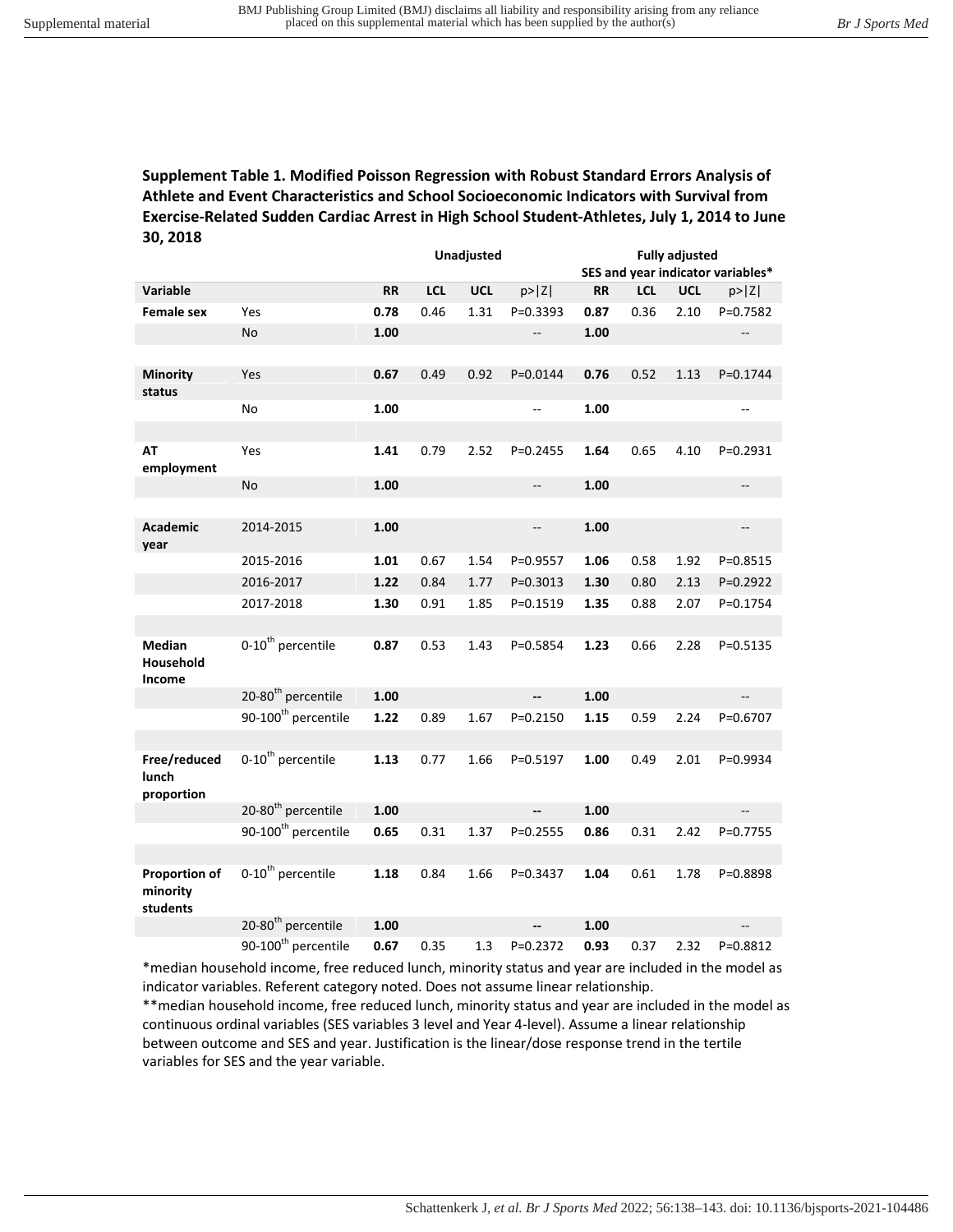## Not included in the multivariate model

|                                |                                |           | Unadjusted |            |            | Adjusted  |     |            |        |
|--------------------------------|--------------------------------|-----------|------------|------------|------------|-----------|-----|------------|--------|
| Variable                       |                                | <b>RR</b> | <b>LCL</b> | <b>UCL</b> | p >  Z     | <b>RR</b> | LCL | <b>UCL</b> | p >  Z |
| <b>Median family</b><br>income | 0-10 <sup>th</sup> percentile  | 0.87      | 0.53       | 1.43       | P=0.5854   |           |     |            |        |
|                                | 20-80 <sup>th</sup> percentile | 1.00      |            |            |            |           |     |            |        |
|                                | $90 - 100^{th}$<br>percentile  | 1.22      | 0.89       | 1.67       | $P=0.2150$ |           |     |            |        |
|                                |                                |           |            |            |            |           |     |            |        |
| Academic year<br>binary        | 1                              | 1.25      | 0.97       | 1.62       | $P=0.0905$ |           |     |            |        |